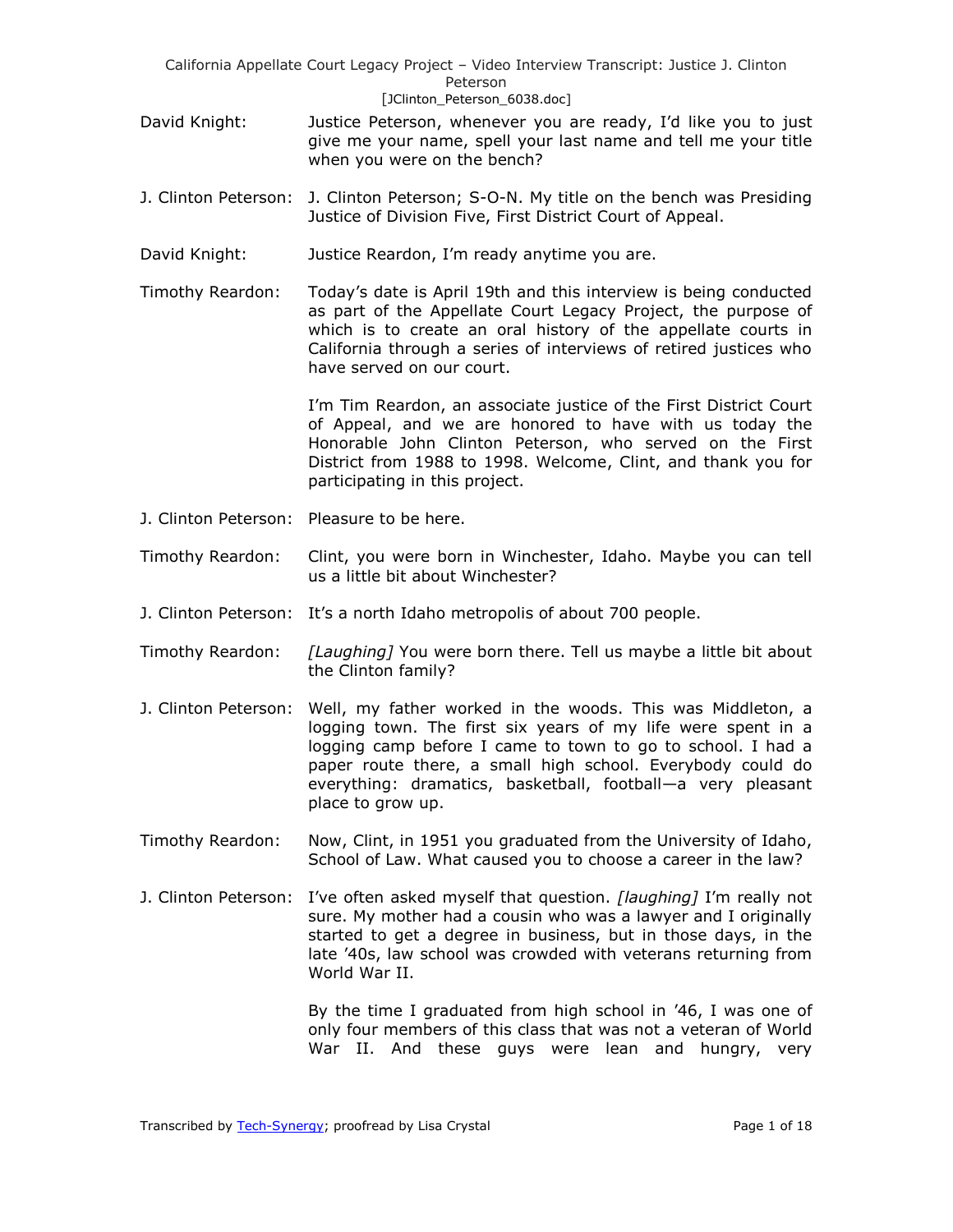> competitive. It was quite an experience to be exposed to that kind of competition.

- Timothy Reardon: So there was no . . . aside from the relative you mentioned, in terms of being a lawyer, that was it?
- J. Clinton Peterson: That was it.

Timothy Reardon: Now I know you mentioned military service. Of course you've served in the Air Force as a second lieutenant and a first lieutenant during the Korean War. What was that experience like?

J. Clinton Peterson: Well, it was actually a pretty good one, and for me it had been preceded by an appointment as an assistant attorney general in Idaho by the then attorney general, later governor, Bob Smylie.

> I got initiated into some trial work as a staff judge advocate; I was a staff judge advocate at the Travis Air Force Base. And there was a real shortage of legal officers at that time, and then I went as the adjutant of a B-36 outfit to England for about four months.

- Timothy Reardon: How long were you at Travis?
- J. Clinton Peterson: Two years, except for the time I was stationed at Lakenheath.
- Timothy Reardon: Following your discharge you took the California bar exam and readmitted to practice here in 1954.
- J. Clinton Peterson: Actually I took the bar exam, I registered for it, the last day registration was available in December of '53. I took it while still in the service, and I didn't know that I had passed the bar examination till after my discharge.
- Timothy Reardon: In those days . . . I don't mean to make it sound that long ago.

J. Clinton Peterson: It was a long time ago. *[laughing]*

## (00:04:58)

- Timothy Reardon: Did you have bar preparation or did you just kind of—?
- J. Clinton Peterson: Well, I started a bar prep course, but I couldn't keep it up here in San Francisco, so I just got Witkin's—then four volumes of California law—and I crammed on that. That was all.
- Timothy Reardon: You were mentioning earlier off camera here about Witkin; and this was limited work in those times, those days.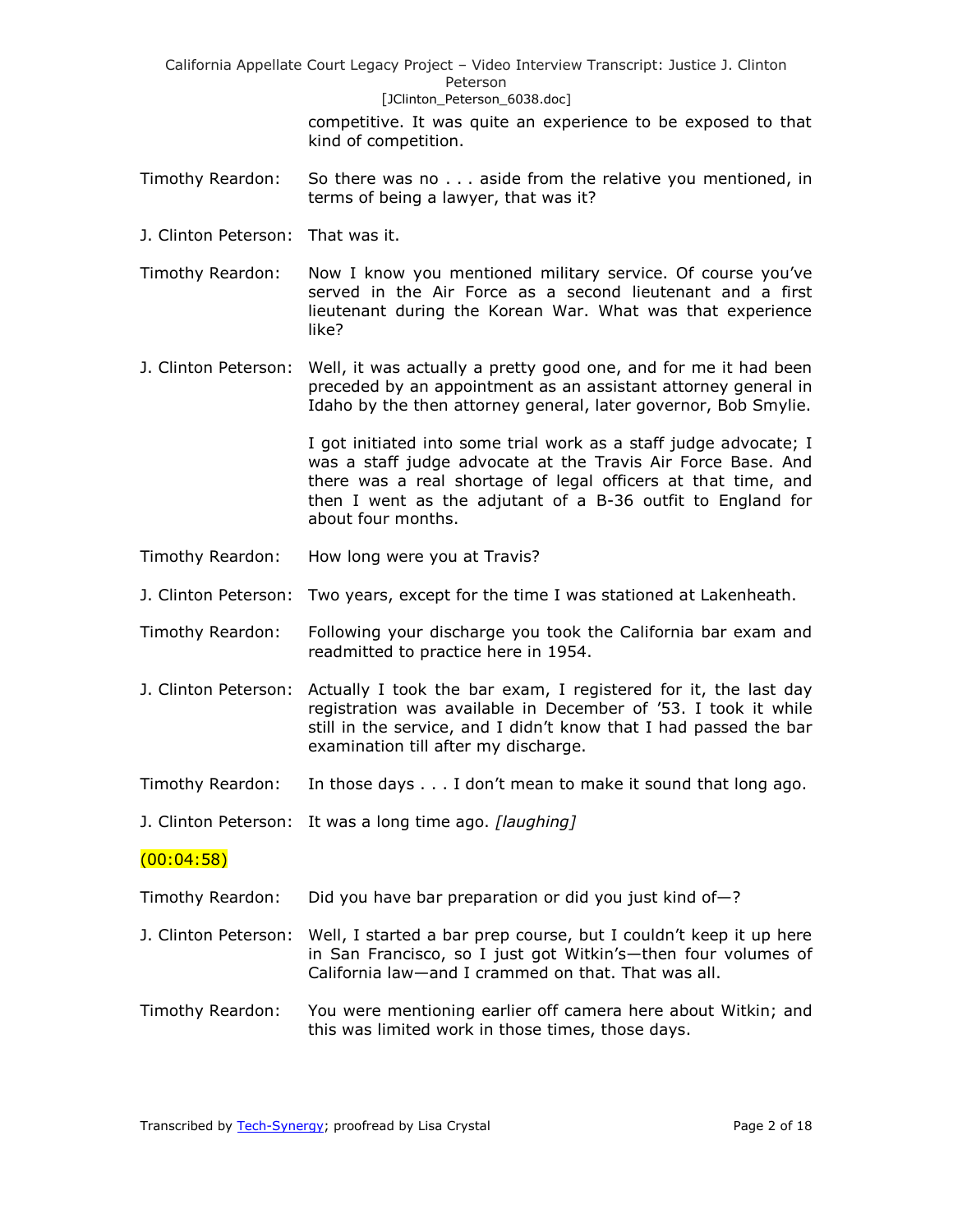J. Clinton Peterson: It's really kind of interesting when you walk into a law library now and you see volumes and volumes of Witkin. His initial effort was a book that was less than an inch thick called Witkin, *Summary of California Law*.

> But by the time I was studying for the California bar with Witkins, a very propitious aid, we had four volumes of *Summary of California Law,* and that's what I studied.

- Timothy Reardon: All right. After you passed the bar . . . and then should I ask you, did your service bring you to California, or—?
- J. Clinton Peterson: Yes.
- Timothy Reardon: Okay. Having passed the bar, then you served in the Solano County District Attorney's Office.
- J. Clinton Peterson: Well, I went back because I'd been called up with my reserve commission; I went back and worked for the attorney general of Idaho, who was a new man then, and I came back to California to the DA's office in Solano County in 1950—I think it was '56.
- Timothy Reardon: How long did you serve as a deputy district attorney?
- J. Clinton Peterson: A little over two years. The first jury trial I ever saw was the first one I ever prosecuted.
- Timothy Reardon: And you enjoyed that experience, I take it?
- J. Clinton Peterson: Yeah, I did. It was a great experience. I like working with people in law enforcement. We had some very good defense attorneys at that time. It was a small, closely knit legal community in Solano County then. Fairfield at the time, the county seat, was only about 4,500 people.
- Timothy Reardon: Gee, that's amazing.
- J. Clinton Peterson: Now all the small towns are—well, around 100,000.
- Timothy Reardon: Now, after you were in the DA's office, you left and you went into private practice.
- J. Clinton Peterson: I did.
- Timothy Reardon: And you were in private practice, according to my research, for about 30 years.
- J. Clinton Peterson: A long time.
- Timothy Reardon: What type of practice did you have?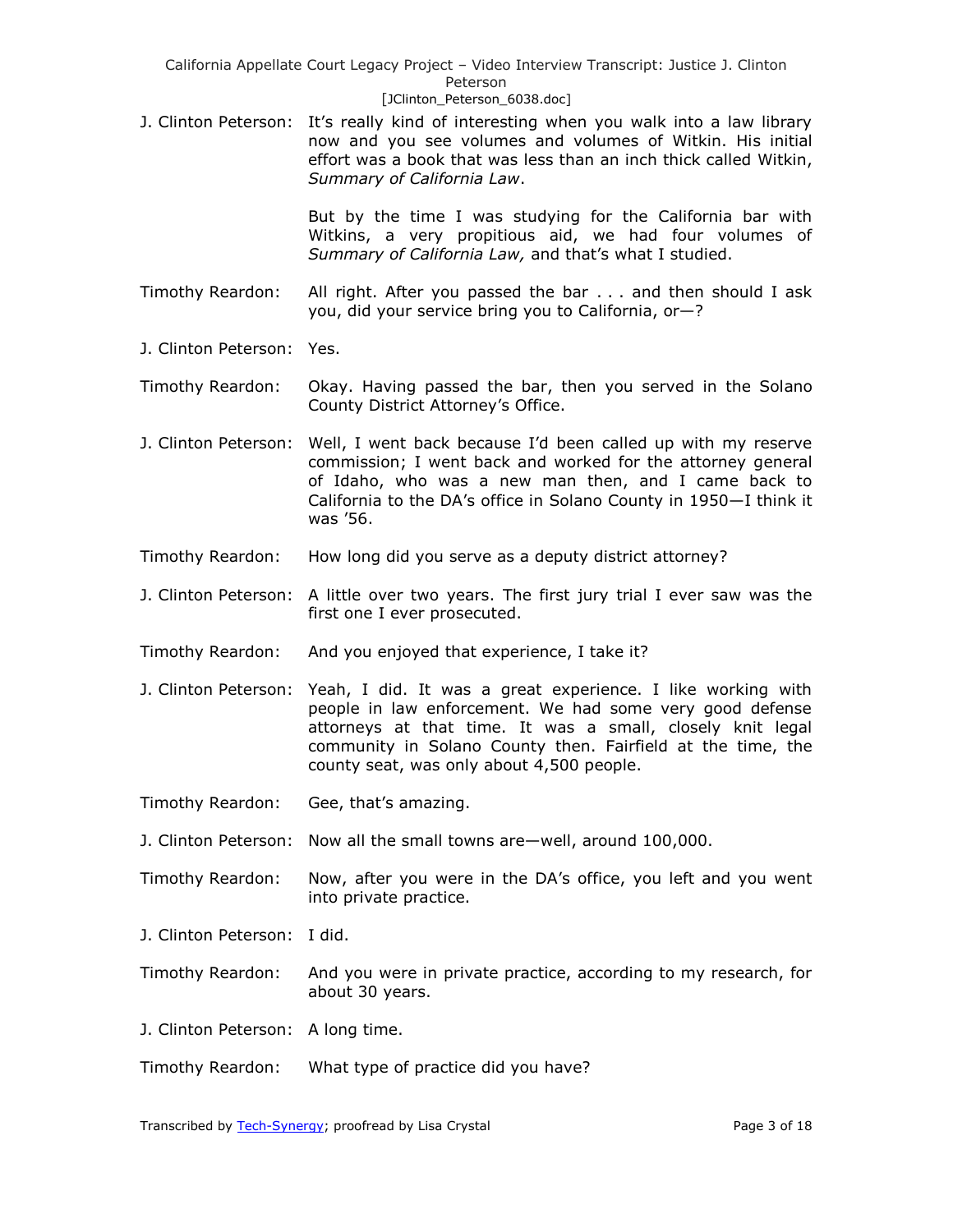J. Clinton Peterson: A general trial practice; it was a general practice. We did everything. I had a partner, Henry Kilpatrick, and we were together beyond his death. And up to then for a number of years, and at that time, there was no public defender's office in Solano County.

> So we, the members of the bar, were appointed kind of seriatim for indigent defendants. I did a lot of that. I did a lot of personal injury work, eminent domain—just about across the board. Will contests. So I have a very varied experience as a lawyer.

- Timothy Reardon: So you feel, or at least it's your view, that that experience helped you with ultimately your service on the Court of Appeal?
- J. Clinton Peterson: Well, it made me sympathetic to lawyers' problems, I'll tell you that. *[laughing]*
- Timothy Reardon: That's important.
- J. Clinton Peterson: It is important, I think; but yeah, I had experience. And one of the most unusual experiences I had just before I was appointed to the superior court in Solano County by Governor Deukmejian where I was there, I guess, about a year, a little over a year, a year and a half, before I came up to this court. But I was the class counsel for an action in Guam, the roots of which emanated from World War II . . . asked me to become his lead trial counsel in a case out there. And Judge Bob Peckham of the federal district bench here came out and presided over the case.

We ultimately got it settled for almost \$40 million. But it was a case with several thousand plaintiffs, and the interesting part of it was that this was a case in which the claim had been made by Guamanians that at the tail end of World War II, when Guam was liberated, the government had the Navy.

## $(00:10:11)$

Guam was run like a . . . it was run by a member of the Navy, and President McKinley had established the basis for that kind of political arrangement. The Guamanians were very much dependent upon and addicted to their relationship with the Navy, and their contention was that the Navy came in and took a lot of their land and underpaid them.

Guam and the Virgin Islands are two territories that have representatives in Congress, but they're nonvoting. But one of them persuaded Phil Burton here in San Francisco to initiate some legislation to waive the statute of limitations and open up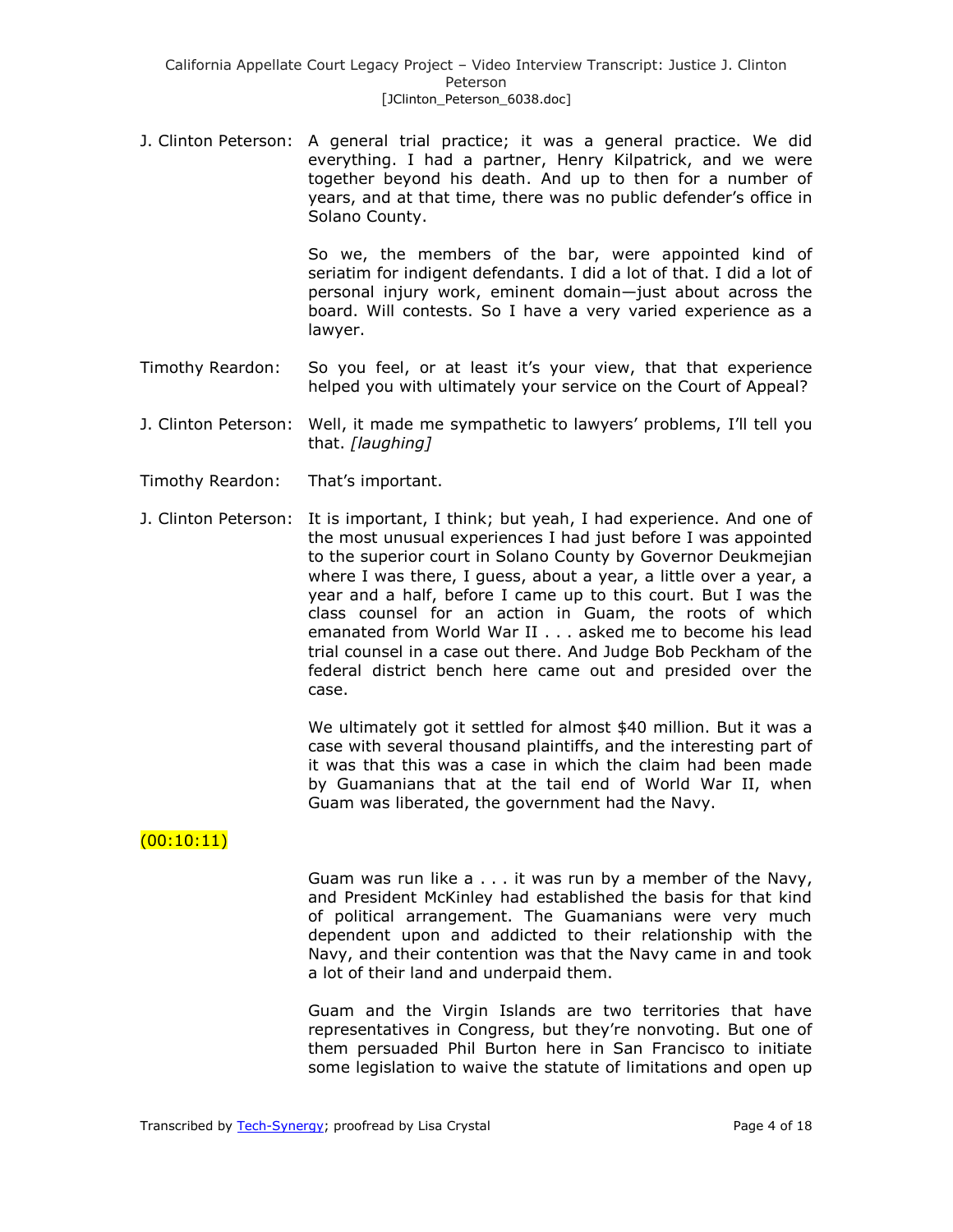> this question of the alleged underpayment for the lands that were taken to trial. So they were consolidated into a class action, and that was the case.

- Timothy Reardon: How long were you over there?
- J. Clinton Peterson: I was over there parts of three years: from about '82 to not long before when I was appointed to the superior court in Solano County.
- Timothy Reardon: You mentioned the Superior Court of Solano County; I assume you handled a variety of cases on the trial court.
- J. Clinton Peterson: Unfortunately I thought at the time, although it didn't prove that way. The presiding judge put me on the family law calendar, and that is . . . even to those who find it distasteful, you realize that that's a very important part of people's lives. And the custodial problems with children; and very frequently, as I'm sure you know, dealing with people whose emotions run the case as opposed to their logic.
- Timothy Reardon: Right. Did you have an experience from your private practice with family law or was it just kind of a new experience?
- J. Clinton Peterson: No, I had done quite a bit of that; you had to eat. *[laughing]*
- Timothy Reardon: *[Laughing]* Because I know a lot of assignments now are made, they seem to be made, to the family law department with judges with no experience at all in family law, which I assume would be a real—
- J. Clinton Peterson: Well, I say candidly that probably a lot of judges do not want to take a family law calendar; but when a presiding judge tells you you have to do it, you don't have any choice.
- Timothy Reardon: Exactly. You mentioned you spent several years or a couple of years on the trial bench. And in 1988, you were elevated to the First District Court of Appeal, Division Two, by Governor George Deukmejian. And when you joined Division Two, who were your colleagues on that division?
- J. Clinton Peterson: Anthony Kline was the presiding judge and John "Dick" Benson and Jerome "Jerry" Smith were the other two associate justices.
- Timothy Reardon: We're going to be talking to Jerry a little later today.
- J. Clinton Peterson: Well, I wish you a lot of luck.
- Timothy Reardon: *[Laughing]* We'll make sure that there are no inconsistencies here. Well, you mentioned Dick Benson.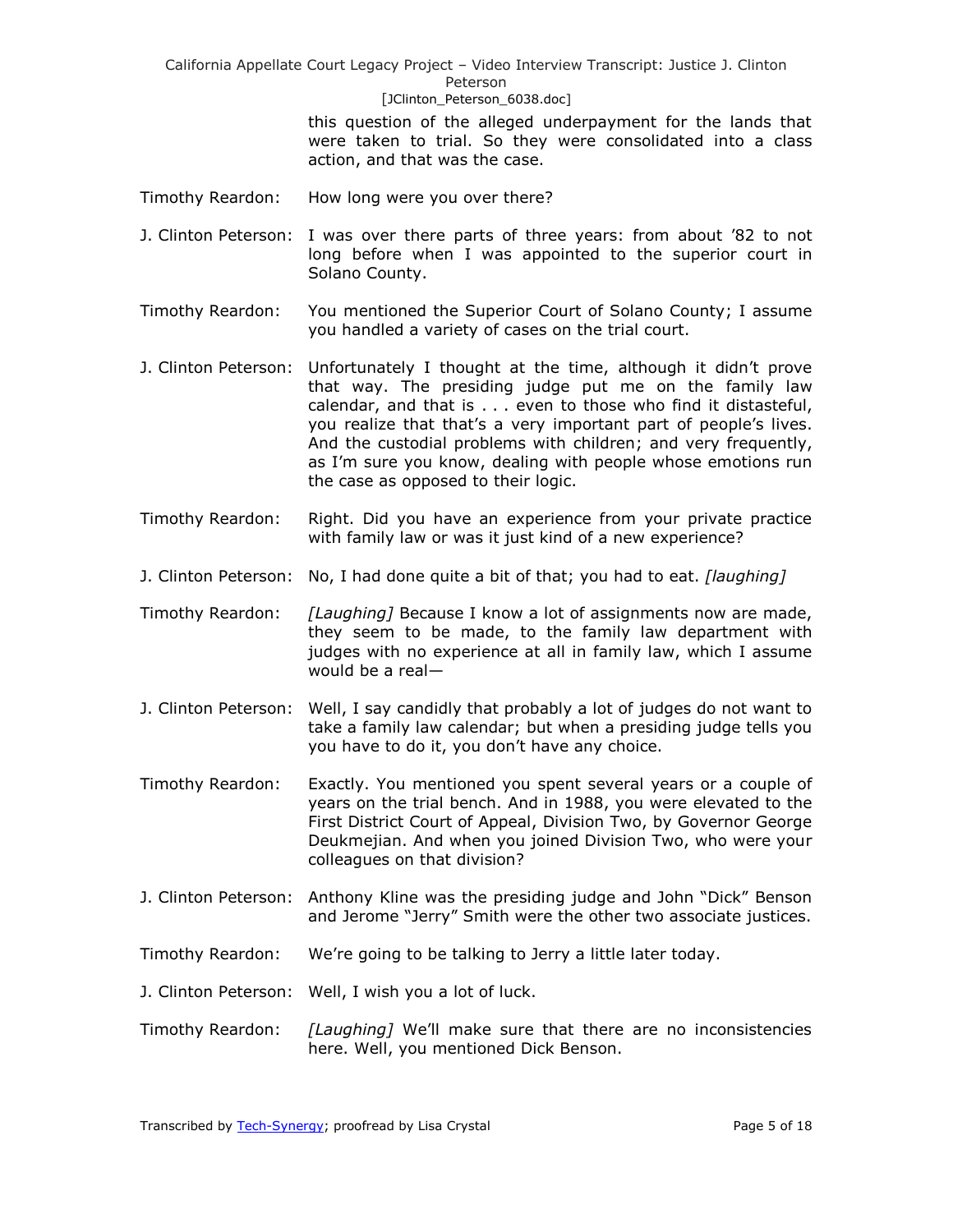- J. Clinton Peterson: He became one of my closest friends. I still miss him to this day.
- Timothy Reardon: I knew Dick pretty well; he went to the same high school I did a few years ahead of me. But he was quite a guy.
- J. Clinton Peterson: He really was, wasn't he?

Timothy Reardon: Yeah. I think you mentioned to me—it may be not particularly relevant—but Dick of course passed away a number of years ago and isn't able to be interviewed, obviously, but I think you said your wife is still in contact with Dick's wife.

J. Clinton Peterson: Yes, routinely.

Timothy Reardon: Good. I know you were very, very close to Dick and you guys had lunch probably every day or close to every day. He, like yourself, had a very good sense of humor. He, like yourself, spoke his mind, and I assume those qualities endeared you to each other.

J. Clinton Peterson: He had one of the keenest senses of humor of anybody I've ever known. He was just a complete joy to be around.

### $(00:15:03)$

- Timothy Reardon: So that made Division Two a pleasurable place when you talk about Jerry Smith and Dick Benson.
- J. Clinton Peterson: It does.

Timothy Reardon: Now, you were in Division Two for . . . I guess it was in 1992, you were in Division Two from '88 to '92; and then in 1992 you were elevated, appointed to be presiding justice of Division Five.

J. Clinton Peterson: Yes, replacing Harry Low, who was another rare gentleman.

Timothy Reardon: I was going to say another character, if that's not improper to say. And on that division who were your associate justices?

J. Clinton Peterson: Don King and Zerne Haning. I saw Haning the other day. As a matter of fact he stopped by to see me and we were laughing about, commenting about, our experiences together, and he made a very notable remark. He said, "You know, as I thought about our experience on Division Five, I don't ever remember us exchanging a harsh word."

> It was a very, very compatible group of people. We disagreed at times, and sometimes we disagreed with some rather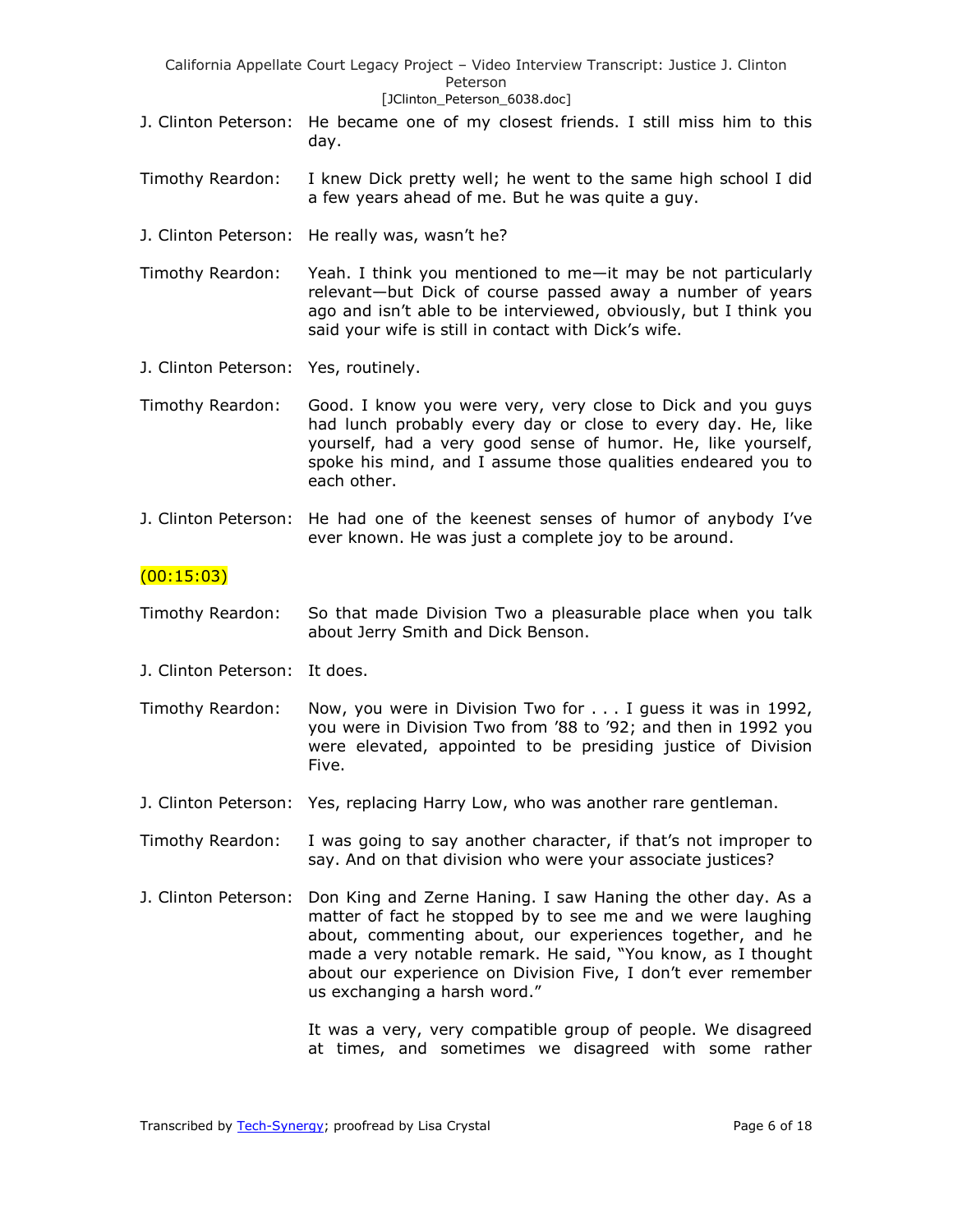> expressive language; but we never abandoned our friendship and we still are friends to this day.

- Timothy Reardon: We'll be interviewing Don King and Zerne Haning as well, I think in a few weeks, so that will be a pleasure too.
- J. Clinton Peterson: It will be.
- Timothy Reardon: Now, when you moved from an associate justice in Division Two to presiding justice of Division Five, were there any changes or significant changes that you made in the administration as a presiding justice?
- J. Clinton Peterson: No. Both Don and Zerne were very experienced jurists; I really had the least experience as a jurist of any of the three. And we had a practice of conferring regularly with each other—stop in the office, talk about this case or that case.

We regularly attended writ conferences together. We would, as I say, have disagreements at times; a couple of cases I can think of where I wrote either dissenting or concurring opinions. But King, of course, was and is one of the foremost experts in family law in the state, and Haning was a very unique man.

I don't know that many people knew this about Zerne, but he was a Navy SEAL. And he went ashore as a Navy SEAL to clear the minefields when MacArthur made his landing at Inchon harbor during the Korean War. But he is a no-nonsense and direct sort of fellow, and I appreciated him as well as Don very much.

- Timothy Reardon: Yeah, he's a very good guy. Was the transition from associate justice to presiding justice . . . Sounds like it went very smoothly and you had a good—
- J. Clinton Peterson: Very smoothly and very happily.
- Timothy Reardon: *[Laughing]* One thing I remember, because I think I sat once or twice with Division Five, and I think the only thing that annoyed me a little bit is that, as I recall, Division Five would run right through the lunch hour. There were basically no stops; and maybe that was just the day or days I was in there.
- J. Clinton Peterson: Well, sometimes we did that, but as we all started getting older, we had more frequent stops.
- Timothy Reardon: *[Laughing]* I saw an article once relating to Division Five and how oral argument was conducted. In your view, were all the attorneys given a fair shake? I'm sure they were directed to address the issues that were—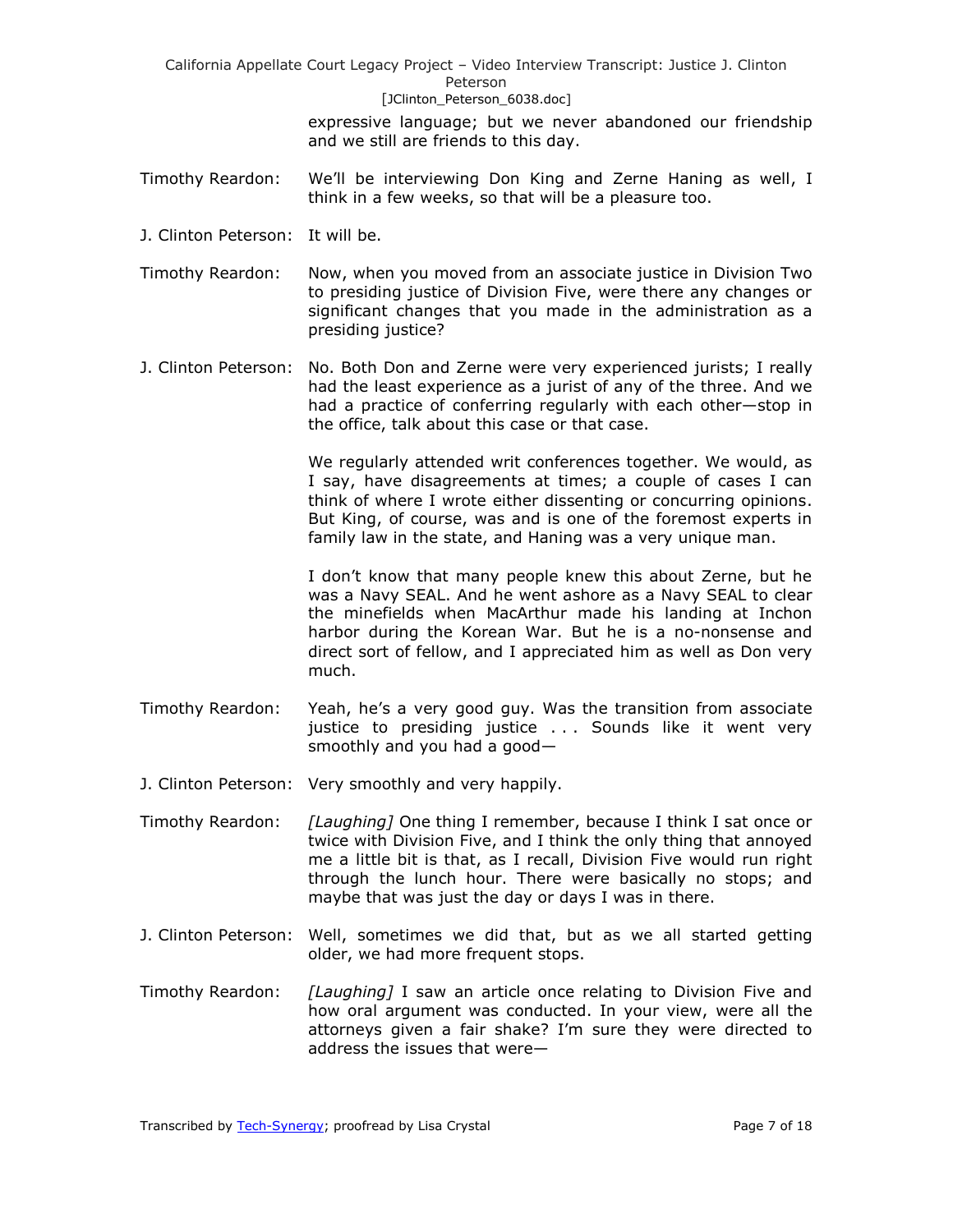## $(00:19:50)$

J. Clinton Peterson: I usually started out by summarizing the issues that we particularly wanted argument on. As you know, the issues that are raised, there are a lot of peripheral issues frequently raised in the briefing that you get. And in our conferences we would pretty well hone in on what we considered to be the critical issues.

> Some lawyers did not like this. They had their set piece ready and they were ready to argue, but they would be told, "These are the issues that we think are pivotal in this case and we would like to hear argument on that."

> I think that Barbara Jones, who succeeded me as presiding judge of Division Five, has pretty much continued that practice, but I've read some articles in which counsel much prefer to argue before her than before us.

- Timothy Reardon: *[Laughing]* Well, I haven't seen any of those. I know she does have . . . because I sat on a case with Justice Jones presiding. She has a pre–oral argument conference to discuss the cases, I guess the day before oral argument. Did you have that?
- J. Clinton Peterson: Yes, we conferenced on cases before argument.
- Timothy Reardon: Okay, that made it that everyone's on the same page as to what the important issues are.
- J. Clinton Peterson: Yeah, we reached a . . . Well, sometimes we would have divergent views as to which issues would be fairly labeled the predominant issue, but we generally followed that same practice; we conferred prior to oral argument. But we were the smallest division; we were only three justices. And I think as a result of that, that we perhaps handled our conferences a little more informally than some divisions. We would . . . if you had a question, our chambers were all right next door and we were in and out of each other's offices with some frequency.
- Timothy Reardon: Right. And it wasn't until fairly recently that Division Five went from a three-judge court to five judges. Now, again my research discloses that during your time with the First District Court of Appeal, you authored a significant number of opinions. I think I've got you down for about 155 published opinions; that's only published—
- J. Clinton Peterson: I think if I had to do that over, I'd probably restrict that a little bit.
- Timothy Reardon: *[Laughing]* As you sit here now, were there any that kind of stand out in your mind from your perspective?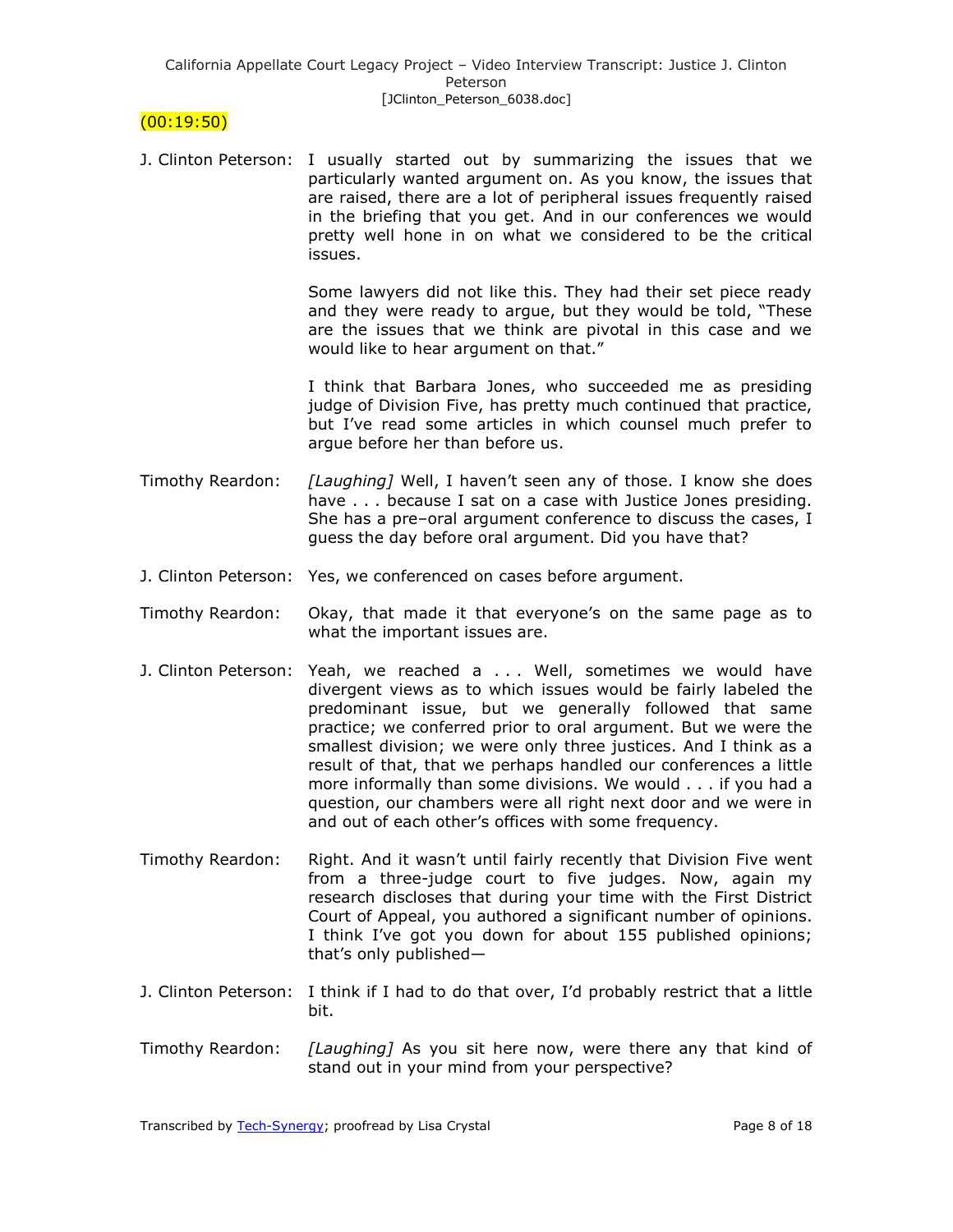J. Clinton Peterson: Well, I wrote the original decision in *Warden v. the State Bar,* which addressed the MCLE program; and Justice Haerle and a visiting judge, Snowden, a superior court judge from Napa County, were on the panel.

> We all agreed that the manner in which that program was established—with a number of exemptions that it offered, particularly to legislators who happened to be lawyers—we all agreed that that denied active lawyers equal protection of the law. When it went to the Supreme Court, we were reversed, and I think that there were two—I know Justice Kennard dissented and Justice Janice Brown. So by a 5-2 decision we were reversed.

> And now I understand that a program had been established by which, strangely enough to me, all appellate court judges and justices of the Supreme Court have to take mandatory legal education. They are the ones who pass on the lower courts, and the lower courts are all exempt from it—unless they volunteer, which I'm a little troubled by that. It seems to me that that raises some very serious questions; but I don't know that there are similar questions raised in connection with retired judges doing mediation and arbitration work.

# (00:25:03)

Those of us who do that—and I'm one—we do that work sometimes in conjunction with, but actually side by side with, a lot of lay people, architects, doctors, engineers, real estate appraisers, real estate agents.

The State Bar takes the position, as I understand it, that we're not practicing law when we do that; but because we pass on questions of law, we have to become members of the bar to do this kind of work. So it's kind of unique to be sitting beside an engineer or an architect to arbitrate in a given case and you're the only one on the panel who has to be a member of the bar in order to do so, but you're doing the same work with them.

Timothy Reardon: Yeah, that is a little ironic.

- J. Clinton Peterson: Well, it is, and the upshot of it is that in order to maintain your bar membership as a necessary condition to performing this kind of work, if you're a member of the bar you have to do the MCLE courses just like other lawyers do as we discussed in *Warden*.
- Timothy Reardon: Is it, Clint, is it the same amount of hours that—
- J. Clinton Peterson: Yes.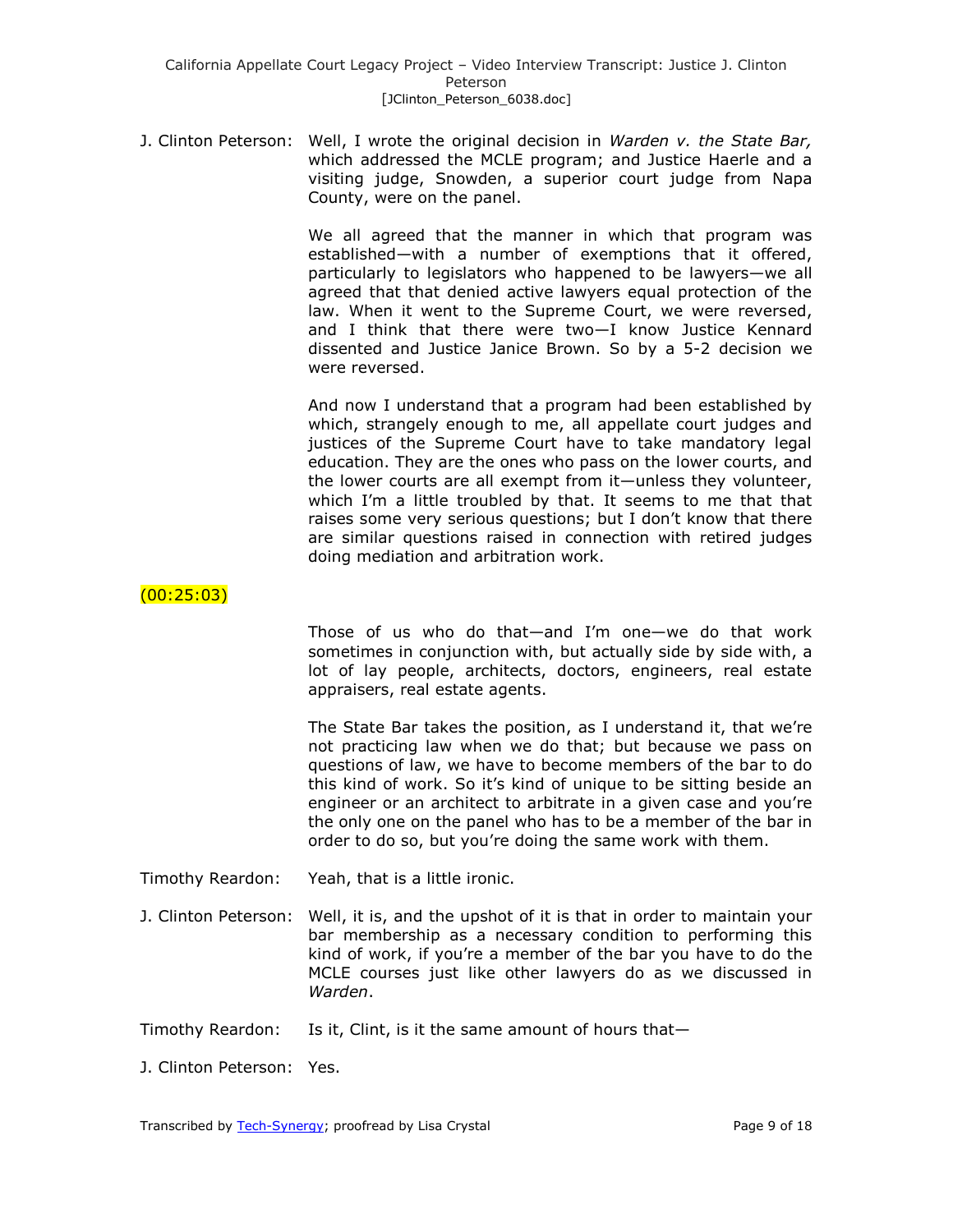Timothy Reardon: Okay, so it is—

- J. Clinton Peterson: It's the same amount of hours every three years; and some portion—as I recall—some portion of those hours concern legal ethics. The gender discrimination instruction, for example, I think is included in that.
- Timothy Reardon: This is a fairly recent requirement?
- J. Clinton Peterson: Yes, my recollection is that the requirement became effective approximately maybe two years ago. The upshot of which was, and a kind of ironic conclusion one draws from it is, that Walt Croskey wrote a case down in the Second District in which he flatly held—and Witkin cites him, cites this case for this purpose—he flatly held that anybody who does ADR work has qualified judicial immunity.

So you have the ironic situation where you are a lawyer, you are said not to be practicing law. If you do mediation and arbitration work, but that nonetheless is a condition to doing it as long as you are a lawyer, you have to take the mandatory MCLE courses and you have to become a member of the bar, an active member of the bar, in order to continue doing this.

As far as I know, retired judges are perhaps the only group that have to be bar members in order to do ADR work of the type that organizations such as the American Bar Association, JAMS, and others perform.

- Timothy Reardon: Some interesting developments.
- J. Clinton Peterson: It is.
- Timothy Reardon: The *Warden* case, as I recall, received quite a bit of press coverage.
- J. Clinton Peterson: The lawyers were very happy with it at first, but the Supreme Court concluded that it was wrongly decided; that, as I recall, we had applied the wrong standard of review to examine the constitutional question of whether or not the equal protection clauses of the Constitution was invaded by means of this.
- Timothy Reardon: As I recall, Warden was an attorney in the East Bay.
- J. Clinton Peterson: In Oakland.

Timothy Reardon: Oakland, correct, yeah.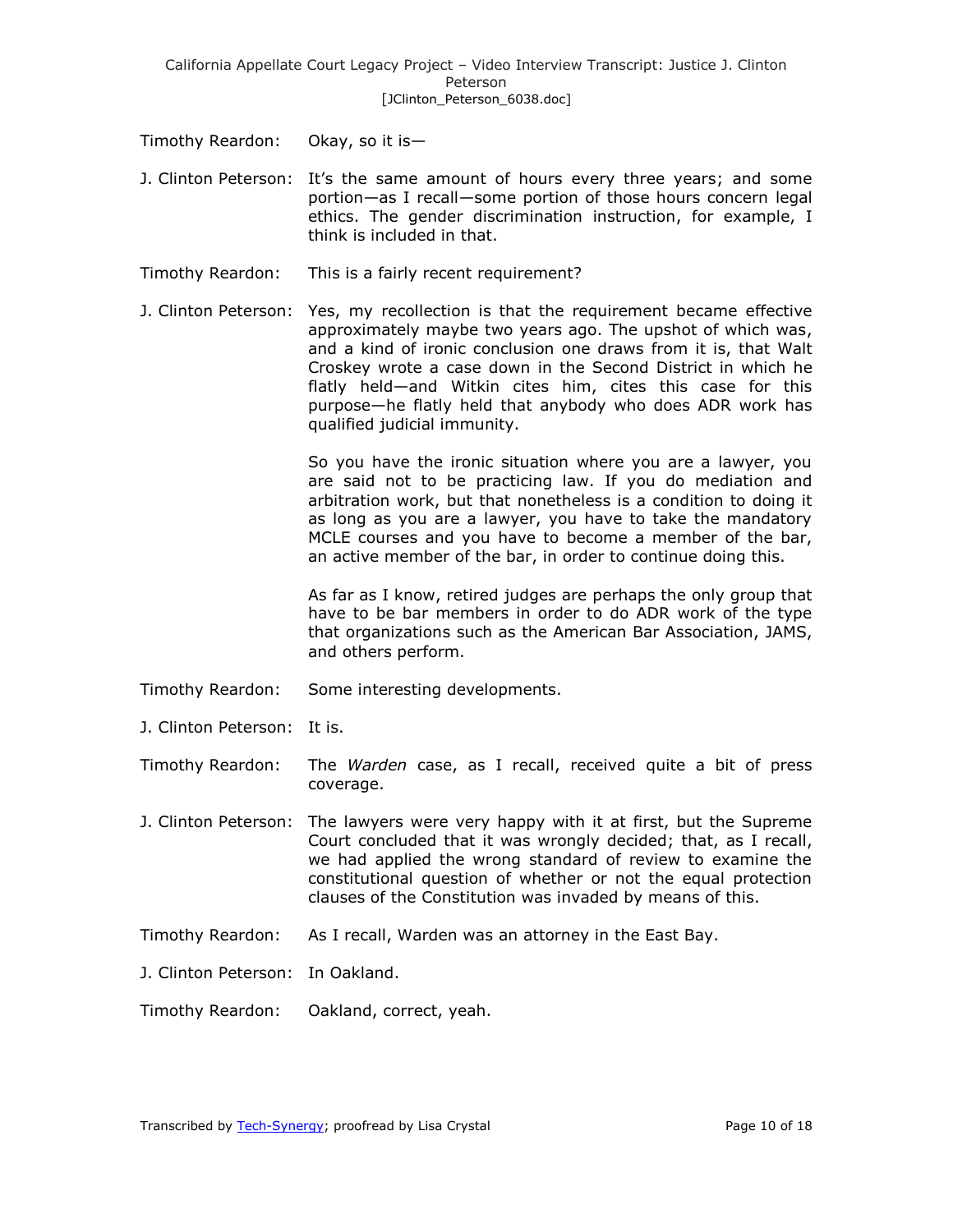| California Appellate Court Legacy Project - Video Interview Transcript: Justice J. Clinton |  |  |  |
|--------------------------------------------------------------------------------------------|--|--|--|
| Peterson                                                                                   |  |  |  |
| [JClinton Peterson 6038.doc]                                                               |  |  |  |

J. Clinton Peterson: Interestingly enough, when legislation was first passed, or first proposed, all lawyers were required, including lawyer members of the Legislature, to do the MCLE work.

## $(00:30:03)$

And then the Legislature amended it, amended themselves out, sitting judges. Sitting judges were ruled out, as I recall, and the people who worked for the government were ruled out.

- Timothy Reardon: I think that's right, yeah.
- J. Clinton Peterson: I do not think the deputy DA's, county counsels, et cetera, were required or AG's had to take it. You were in the Attorney General's Office then yourself, were you not?
- Timothy Reardon: Yes, yeah, for 17 years.
- J. Clinton Peterson: You did not have to do it.
- Timothy Reardon: We had no requirement of MCLE.
- J. Clinton Peterson: Not required, yes.
- Timothy Reardon: Well, that is certainly an interesting area.
- J. Clinton Peterson: It was an interesting area. And then there was a case, Paul Halvonik had the case. He was formerly on the Third District Court of Appeal I think.
- Timothy Reardon: He was also, when I first joined the AG's office he was the deputy attorney general.
- J. Clinton Peterson: He went back to Alameda County, where he practiced privately. And this was a case in which it had been through two or three, at least two, trials; and it was a punitive damage question.

This came on the heels of that U.S. Supreme Court decision, *RAV,* where the cross was burned in Minnesota on the lawn of a black family. I think Kennedy wrote the decision, in which he concluded that the issue of freedom of speech was involved.

Then they had another. Then the Supreme Court, you remember that case from, I think it's from Alabama, where the doctor had the automobile that was slightly damaged and there was a big punitive damage award in Alabama; and then the Supreme Court established and it finally got to them some kind of a formula what was characterized by some authorities on that.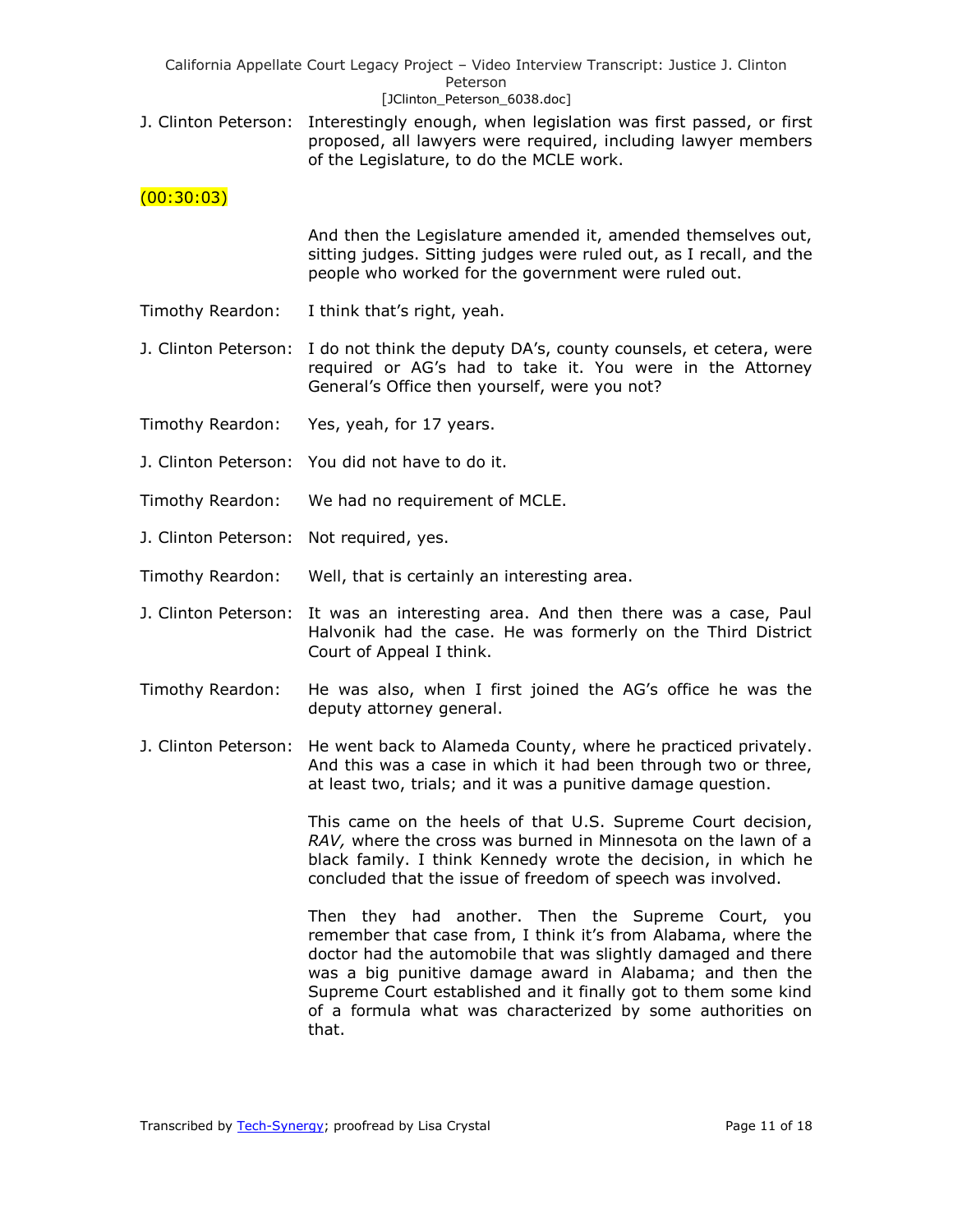In Paul Halvonik's case—I'm trying to remember the name of it, I can't. *Hilgedick* I think was the name of the case. That case had been through a court trial, been through a jury trial; and the various juries and courts who looked at it in terms of punitive damages ranged from almost zero to millions of dollars. And I wrote a concurring opinion in that in which I addressed the problem that I saw—that we pay homage to the old shibboleth that punitive damages are not awarded to reward the plaintiff, but to punish him.

The irony is that you punish him by putting all the punitive damages in his pocket instead of giving it to the public or devising some means of not violating that canard; that you don't award punitive damages to reward him—that is, to reward the plaintiff who has successfully obtained the verdict.

Dick Benson wrote the majority opinion in that case; that came out of Division Two. And my recollection is that the Supreme Court reduced the amount but didn't address that question. And my theory was that they had already established the precedent in *Li v. Yellow Cab* when they went from an absolute contributory negligence bar to recovery to a system in which comparative negligence . . . And having made that kind of a drastic change, there is some great language in that *Li v. Yellow Cab* about the Supreme Court's authority to do so; that they could do the same thing with punitive damages and stop this what I consider to be foolishness of continually parroting the idea that you don't award punitive damages to reward the plaintiff, but to punish the defendant—but at the same time you give all the money to the plaintiff.

## (00:34:57)

Timothy Reardon: Haven't there recently been some proposals about where the punitive damages should be going?

- J. Clinton Peterson: I think that this case triggered quite a bit of comment on that point. I don't know what the present status of that is, frankly. Punitive damages, though, are still alive and well. As far as I know there's never been . . . Maybe there has been a legislative move, but there's never been any court decision that changes where the punitive damages ultimately wind up.
- Timothy Reardon: Right now that's true. It's a hot area of law, very.
- J. Clinton Peterson: And it still is, I guess, but the courts—at least in California—the courts seem to take the position that the way to handle it is to reduce them. But even the reduced amount sometimes runs into millions of dollars.

Timothy Reardon: Sure, sure.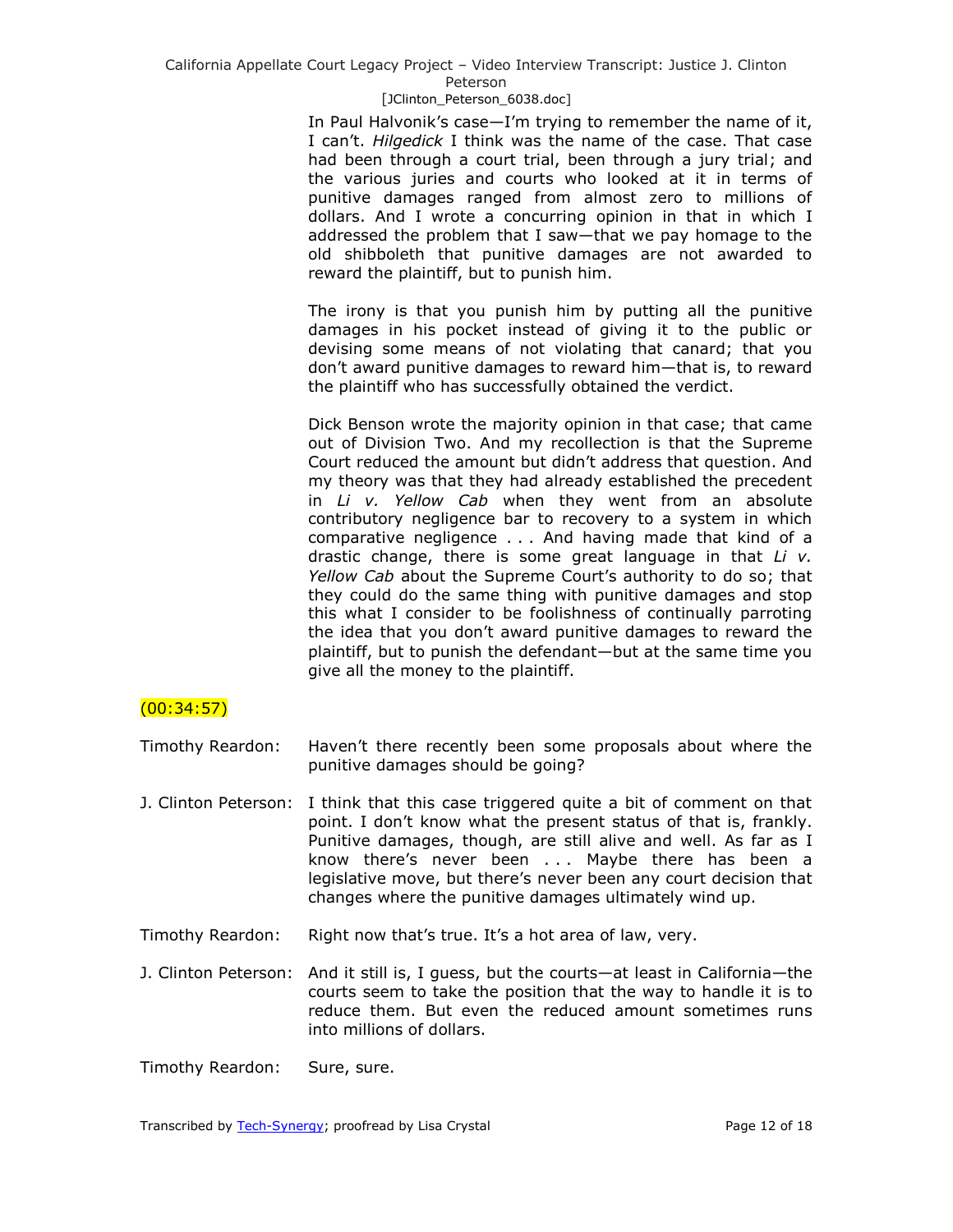- J. Clinton Peterson: And it still goes into the pockets of the plaintiff; not intended to reward him.
- Timothy Reardon: And I know with that many cases that you've authored, published opinions . . . and then the number would obviously increase dramatically if we included the unpublished.
- J. Clinton Peterson: Yeah, what's the ratio do you think—about maybe 5-1?
- Timothy Reardon: I was going to guess 5-1.
- J. Clinton Peterson: I would think at least that, yeah.
- Timothy Reardon: There has been, as you have probably read, I won't say pressure, but some feeling that we should have more published opinions. As I look around my chambers here with the bound volumes of the cases, it seems to me I don't know if we—
- J. Clinton Peterson: Well, I agree with you. I think that these people who are vying for a position that all cases should be published, there are a lot of them that don't need to be published at all.
- Timothy Reardon: No.
- J. Clinton Peterson: They just reiterate things that have already been done. One of the last cases that we wrote was a case where I think the guy who, the person who, actually decided the case was a pro tem juvenile judge; and he said, this kid threw an apple core into a classroom and hit the teacher, and they charged. And this guy found him guilty of . . . This judge pro tem, I think he found him guilty of assault with a deadly weapon. *[laughing]*

We took a little heat over that one on the theory that we were being too humorous about our disposition of that case, but—

- Timothy Reardon: The apple-core case.
- J. Clinton Peterson: The apple-core case.
- Timothy Reardon: *[Laughing]* We have hit on a number of issues here. I was going to ask you whether you've noticed any changes in the judiciary over the years. Maybe we've covered a lot of them already. Are there some changes—and I don't want to make this too controversial—but are there are some changes that you have seen? Again, maybe you've already indicated those.
- J. Clinton Peterson: One of the things, one of the things that I see at the trial bench level . . .

Timothy Reardon: Okay.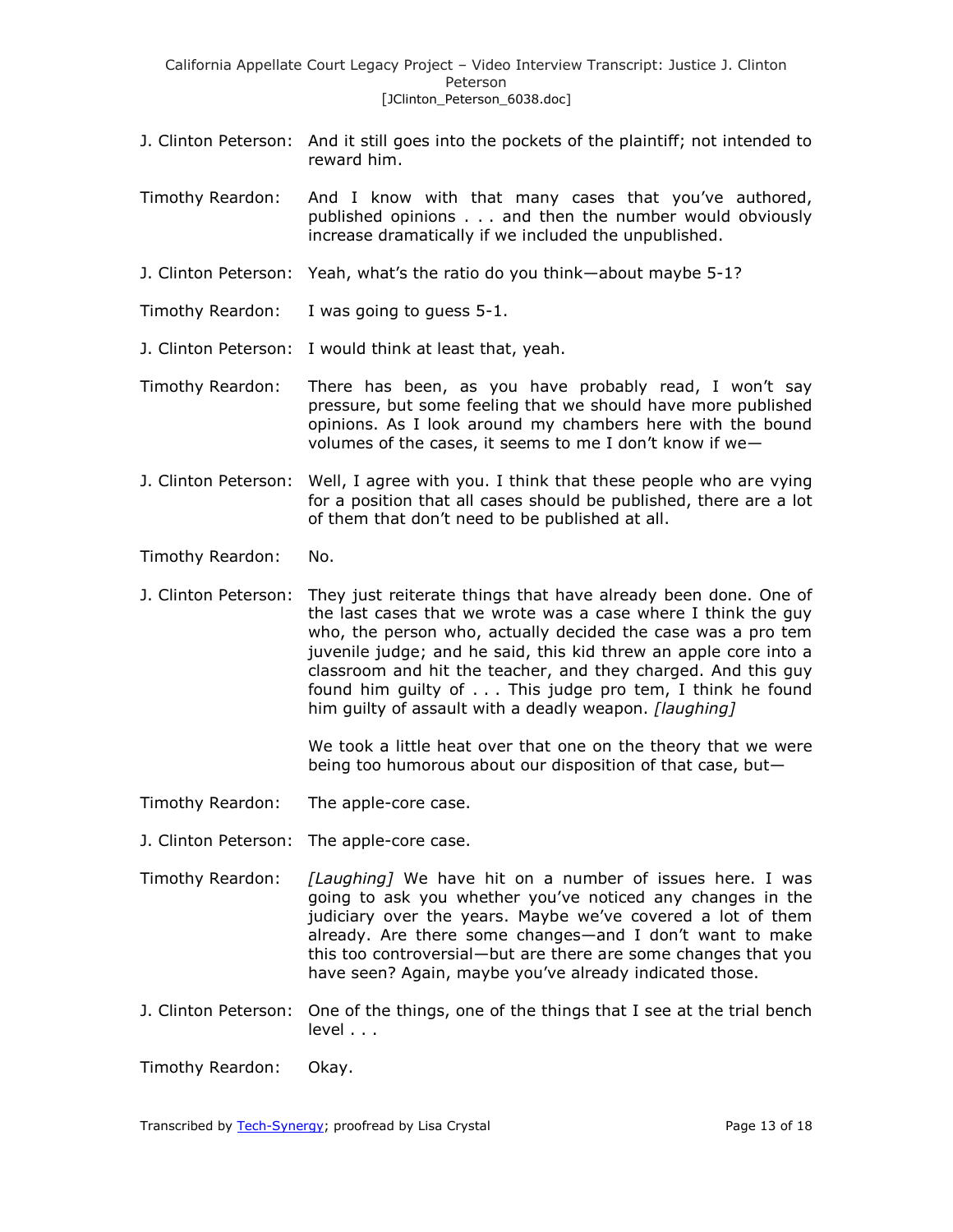- J. Clinton Peterson: . . . is that—and my experience there is rather limited—but it seems to me that we're seeing a situation in which a person comes to the trial bench, having had some specialty, family law, for example, and are immediately assigned to the family law calendar, and they don't particularly want to get out of that. They now have that niche in an area they're comfortable in. And instead of throwing them into the criminal case or an eminent domain case or some such thing . . . a lot of them don't seem to make it. But if they manage to stay in the areas of their expertise . . . And I think you have a better trial bench if you circulate these people so that they get a variety of experiences.
- Timothy Reardon: I couldn't agree with you more. And I think—well, I guess it depends on the county you're in—but I think there's been recently some efforts by presiding judges to make sure the trial judges get a variety of cases.
- J. Clinton Peterson: I think that there's some resistance to that, however, I think; it may have been the people who are in those positions.

## $(00:39:54)$

- Timothy Reardon: Right, there is, but that's something that I happen to agree with you on; and I think that it's invaluable to the court as a whole if you can have trial judges that can take basically any case.
- J. Clinton Peterson: Benson was a good example of a guy who could do that, incidentally. He could try anything.
- Timothy Reardon: He could. *[laughing]*
- J. Clinton Peterson: He was locally famous here and around really the entire state of California for the rules that he constructed that were applied here in San Francisco and adopted by the superior courts in many other counties in connection with the asbestos cases; I agree to those.
- Timothy Reardon: You are absolutely right.
- J. Clinton Peterson: And he spent a lot of time on those.
- Timothy Reardon: I remember because I was with him briefly on the superior court, but there was a story that he got little bit behind on some of his cases.
- J. Clinton Peterson: Yeah. *[laughing]*
- Timothy Reardon: And—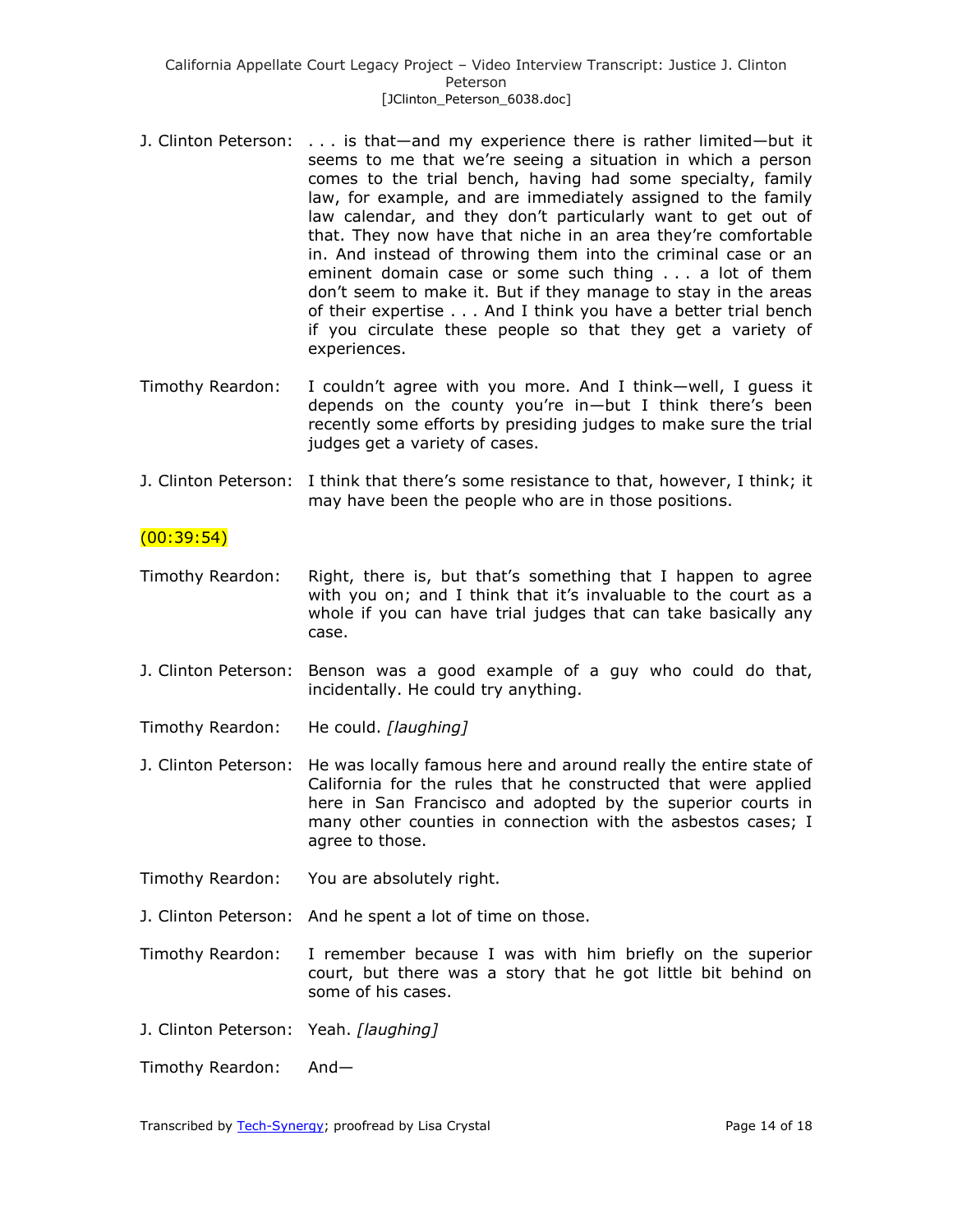- J. Clinton Peterson: He wouldn't take his money.
- Timothy Reardon: He would not take his money. I don't know how many paychecks there he missed, but somehow he survived.
- J. Clinton Peterson: Till he got all of them done.
- Timothy Reardon: Right, right.
- J. Clinton Peterson: Yeah, he was . . . the lawyers . . . There were numbers of asbestos cases when I was on the trial bench venued in Solano County because of the number of people who were victims of mesothelioma or the like that worked in the Mare Island Naval Shipyard during World War II and afterwards.

And there were a lot San Francisco Bay Area lawyers who would come up there with those cases, and they all uniformly spoke of him with highest regard as a hard worker, smart guy; and he was.

- Timothy Reardon: And very conscientious.
- J. Clinton Peterson: Yes.

Timothy Reardon: I remember he was doing an MCLE course, and he was on the panel and I happened to be riding down the elevator with him once. And I forget the exact area of the law, maybe it was insurance, but he had this binder and he had his own handwritten notes and everything. And I said, you know, "Is this for the Rutter Group?" And he said, "Yeah."

> I said, "Don't they give you all the material?" And he said, "Oh yeah, they've given me the material, but I want to do my own." And that's the kind of guy he was.

- J. Clinton Peterson: Yeah, he was sui generis, as they say.
- Timothy Reardon: Yeah. Well, Clint, you've been retired, I know, since 1998 and we've already mentioned the private judging; I might as well get a plug in here. Who are you with?
- J. Clinton Peterson: The American Arbitration Association; I did some work for them for ADR. But most of the trial courts now have a policy—maybe all of them, I'm not really certain of that—but they have a policy by which before they set the civil cases down for a trial there has to be a mediation. And the counties have adopted local rules regarding that.

Timothy Reardon: That requirement.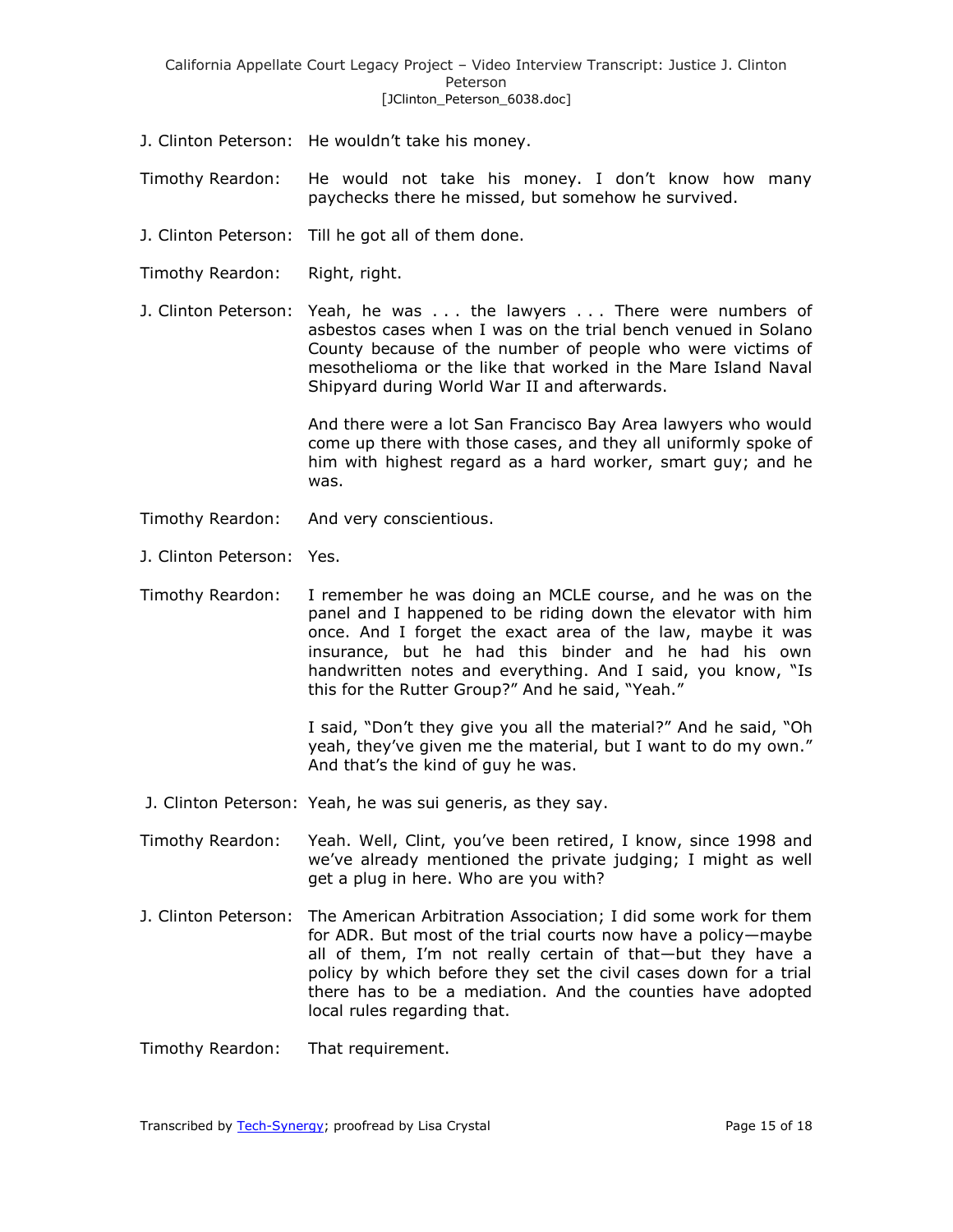| California Appellate Court Legacy Project - Video Interview Transcript: Justice J. Clinton<br>Peterson<br>[JClinton_Peterson_6038.doc] |                                                                                                                                                                                                                                                                                                                                                                                                                                                                               |  |
|----------------------------------------------------------------------------------------------------------------------------------------|-------------------------------------------------------------------------------------------------------------------------------------------------------------------------------------------------------------------------------------------------------------------------------------------------------------------------------------------------------------------------------------------------------------------------------------------------------------------------------|--|
|                                                                                                                                        | J. Clinton Peterson: And I've been doing quite a bit of that work.                                                                                                                                                                                                                                                                                                                                                                                                            |  |
| Timothy Reardon:                                                                                                                       | Right. How about aside from the law, anything? I know you're a<br>very good golfer, so [laughing]                                                                                                                                                                                                                                                                                                                                                                             |  |
|                                                                                                                                        | J. Clinton Peterson: [Laughing] That was probably the most gross misstatement<br>that you've made since we started this interview.                                                                                                                                                                                                                                                                                                                                            |  |
| Timothy Reardon:                                                                                                                       | [Laughing] And I know Pat, your wife, plays, so that's<br>something you're doing in retirement, I know.                                                                                                                                                                                                                                                                                                                                                                       |  |
|                                                                                                                                        | J. Clinton Peterson: Well, I spend some time with my grandchildren.                                                                                                                                                                                                                                                                                                                                                                                                           |  |
| Timothy Reardon:                                                                                                                       | Right.                                                                                                                                                                                                                                                                                                                                                                                                                                                                        |  |
|                                                                                                                                        | J. Clinton Peterson: I've got some little guys that love to paint with their<br>grandmother.                                                                                                                                                                                                                                                                                                                                                                                  |  |
| Timothy Reardon:                                                                                                                       | I know you have a number of four kids.                                                                                                                                                                                                                                                                                                                                                                                                                                        |  |
| J. Clinton Peterson:                                                                                                                   | No, I've got five.                                                                                                                                                                                                                                                                                                                                                                                                                                                            |  |
| Timothy Reardon:                                                                                                                       | I know. I was going to say, I have four, but you have five.                                                                                                                                                                                                                                                                                                                                                                                                                   |  |
| J. Clinton Peterson:                                                                                                                   | Yeah.                                                                                                                                                                                                                                                                                                                                                                                                                                                                         |  |
| Timothy Reardon:                                                                                                                       | So it's always bothered me. But I met one of your sons, as I<br>recall, the coach up at USF, is he still?                                                                                                                                                                                                                                                                                                                                                                     |  |
| J. Clinton Peterson: Still coaching.                                                                                                   |                                                                                                                                                                                                                                                                                                                                                                                                                                                                               |  |
| Timothy Reardon:                                                                                                                       | Still coaching, right.                                                                                                                                                                                                                                                                                                                                                                                                                                                        |  |
| J. Clinton Peterson:                                                                                                                   | He coaches over at he is the head basketball coach at<br>Ohlone College over in Fremont.                                                                                                                                                                                                                                                                                                                                                                                      |  |
| Timothy Reardon:                                                                                                                       | Any attorneys?                                                                                                                                                                                                                                                                                                                                                                                                                                                                |  |
| J. Clinton Peterson:                                                                                                                   | No, none of them. I've often pondered that; I think that's<br>because I spent too many weekends in the office. But one of<br>my sons is well, two of my kids have doctorates. One has a<br>doctorate in biochemistry and the other one has a doctorate in<br>anthropology. My anthropologist is a daughter; she teaches at<br>Michigan State. And my son, my oldest son, is in San Diego<br>County, where he has a vice-president's position in a biotech<br>firm down there. |  |

# $(00:45:02)$

Timothy Reardon: They've all done very well.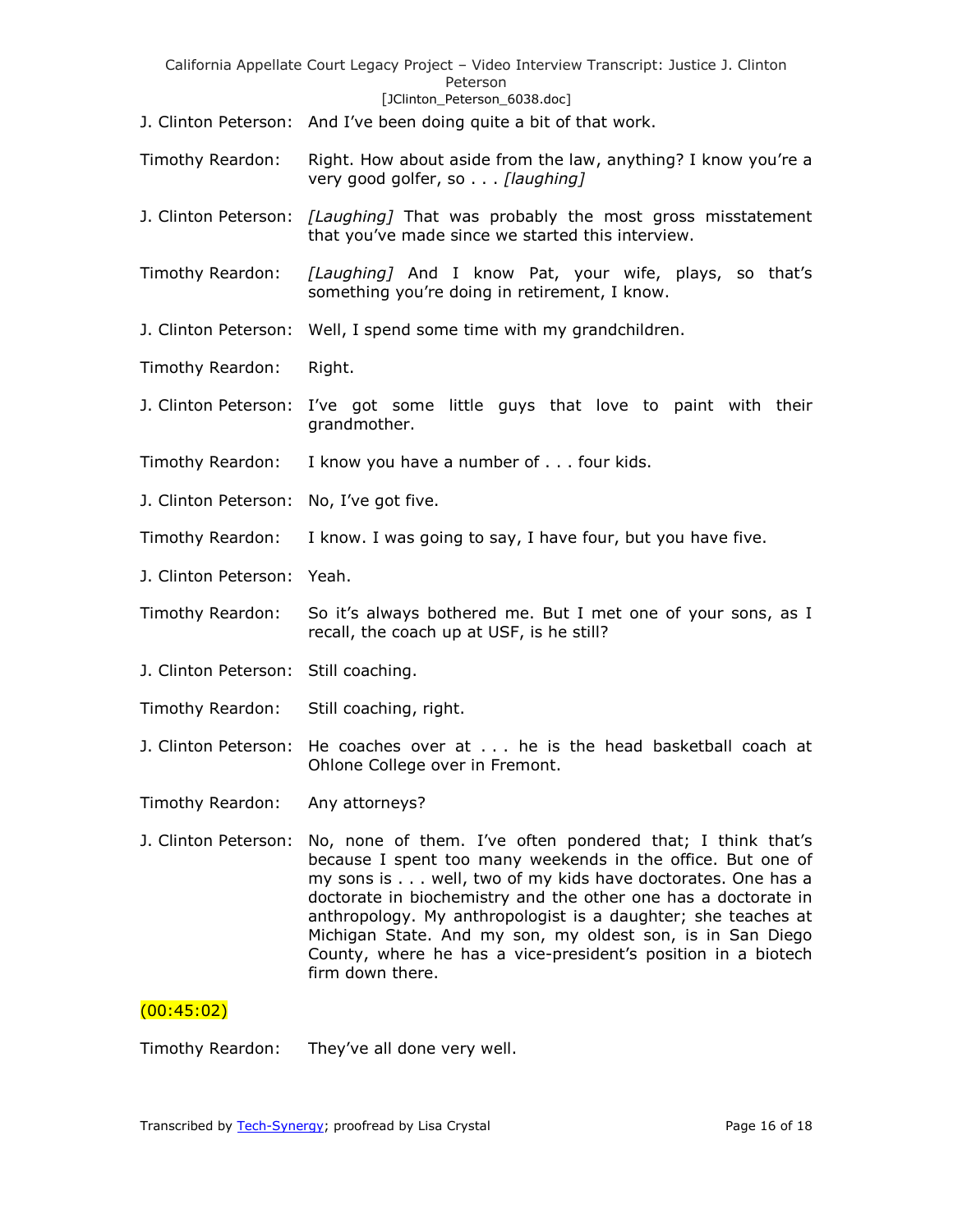|                                         | California Appellate Court Legacy Project - Video Interview Transcript: Justice J. Clinton<br>Peterson<br>[JClinton_Peterson_6038.doc]                                                                                                                                                                                                   |
|-----------------------------------------|------------------------------------------------------------------------------------------------------------------------------------------------------------------------------------------------------------------------------------------------------------------------------------------------------------------------------------------|
| J. Clinton Peterson: Pretty well, yeah. |                                                                                                                                                                                                                                                                                                                                          |
| Timothy Reardon:                        | Good. And you get a chance to see and visit with them and see<br>them in your retirement?                                                                                                                                                                                                                                                |
| J. Clinton Peterson:                    | I do, I do.                                                                                                                                                                                                                                                                                                                              |
| Timothy Reardon:                        | That's great. How many grandkids do you have?                                                                                                                                                                                                                                                                                            |
| J. Clinton Peterson:                    | Six.                                                                                                                                                                                                                                                                                                                                     |
| Timothy Reardon:                        | Okay, that's good. We've got 10, so I can re-up, one-up you in<br>that regard. But it's nice in retirement to have a chance to<br>spend some time.                                                                                                                                                                                       |
|                                         | Well, this is kind of an Oprah Winfrey question. But you have<br>been a trial judge and an appellate court judge for close to 15<br>years; how would you like to be remembered in terms of your<br>judicial career, which has been a very distinguished one?                                                                             |
| J. Clinton Peterson:                    | I don't know. I just you know, Benson was always kind of<br>my model. He had a reputation of being a very hard-working,<br>thoughtful, and considerate guy, and I tried to model myself<br>after him; whether I made it or not, I don't know.                                                                                            |
| Timothy Reardon:                        | Yeah, I would say that you certainly made it. You both have<br>very similar qualities which have served you well as a judge.<br>There's no question about that.                                                                                                                                                                          |
|                                         | Any parting comments you would like to make? I think we've<br>$covered-$                                                                                                                                                                                                                                                                 |
| J. Clinton Peterson:                    | No, I don't think so. One of the things that I think is happening<br>is that the judiciary is coming more and more under centralized<br>control than was the case when I was on the bench-and<br>whether that's good or bad I don't know. I think some good<br>things have come out of it. I think there's some resistance to<br>others. |
| Timothy Reardon:                        | Yeah, kind of on that note, I'm sure you can appreciate, coming<br>from the trial bench where you kind of make your own calls, on<br>the appellate court you work with a panel of judges. And it's a<br>little different operation, but-                                                                                                 |
| J. Clinton Peterson:                    | Well, it is.                                                                                                                                                                                                                                                                                                                             |
| Timothy Reardon:                        | But I think it serves the people well, the people of the State of<br>Well, you've had, as I said, a very,<br>California.<br>very<br>distinguished career. We appreciate your participating in this<br>Appellate Court Legacy Project.                                                                                                    |